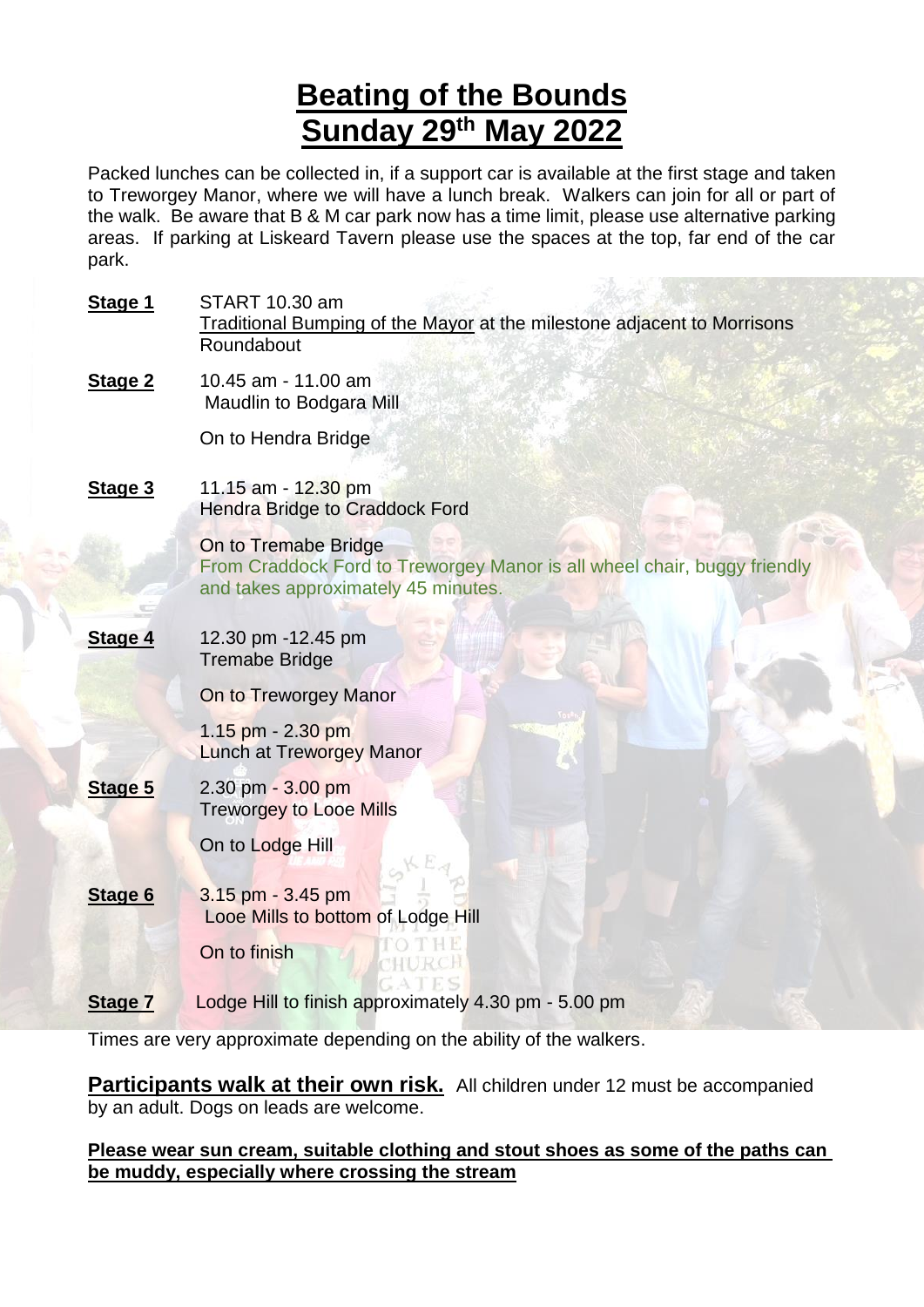# **The Ceremony of Beating the Bounds**

The ceremony was originally carried out to establish that all was in order and that the Boundary Stones had not been moved.

In the Royal Charter of 1587 by Queen Elizabeth I, the bounds of the Borough, which continued to the present century, were fixed.

This enclosed an area of 2704 acres and is nearly square, the distance around is approximately 10 miles (a very hard 10 miles).

There are a number of granite stones, marked B (Borough) and P (Parish). At present there is not an exact record of them all, so please make a note of the position of any you see on the route.

# **Points of Interest en Route**

# **Maudlin**

Site of St Mary Magdalin Chapel and Lazar House (for Lepers) at "Maudlin". There are recorded burials in the Parish Register from 1553 to 1645. It was later a Toll Gate House on the Turnpike Road. Here is the first boundary stone (moved to make way for the By-Pass), when traditionally the first "Bumping" takes Place.

# **Bodgara Mill**

Noted in all the Charters as the "Town Mill" used for grinding everybody's corn. Several old millstones are preserved.

# **Stony Bridge (Stoney)**

An old bridge first mentioned in 1609.

# **Craddock (Craddoc) Ford**

Has now been replaced by the bridge over the Pensilva Road – where the boundary leaves the Seaton River.

The Clymo brothers, brought up from Charlestown to work at the Cornwall Great United Mines which redeveloped into the Phoenix Mine in the 1850s by the engineer William West, found copper in land owned by the Norris family of Rosecraddock. The Norris family owned much of the Caradon Hill and moors.

Soon after Old Treworgey Farm is the entrance to **Treworgey Manor** part of the Connock Estate. J Connock was Mayor in 1573 and 1581 and a great benefactor to Liskeard

# **Lestitha Well**

(Where the boundary joins the East Looe River) is reached over fields and the route returns to the Cross-Roads, formerly marked by a stone post labelled 'canal'. This stone is now preserved in Treworgey Manor. **HILLECH** 

# **Looe (Lowe) Mills**

Another Town Mill until about 1700. The Looe River was known as "Lowe Water". There was another Toll Gate House.

TES

# **Lodge Hill**

The route leaves the Looe River and rises to cross the Looe Railway twice, passing under Liskeard viaduct and so over the By-Pass back to Maudlin.

(Notes compiled by Liskeard Old Cornwall Society and Liskeard Town Archivist)